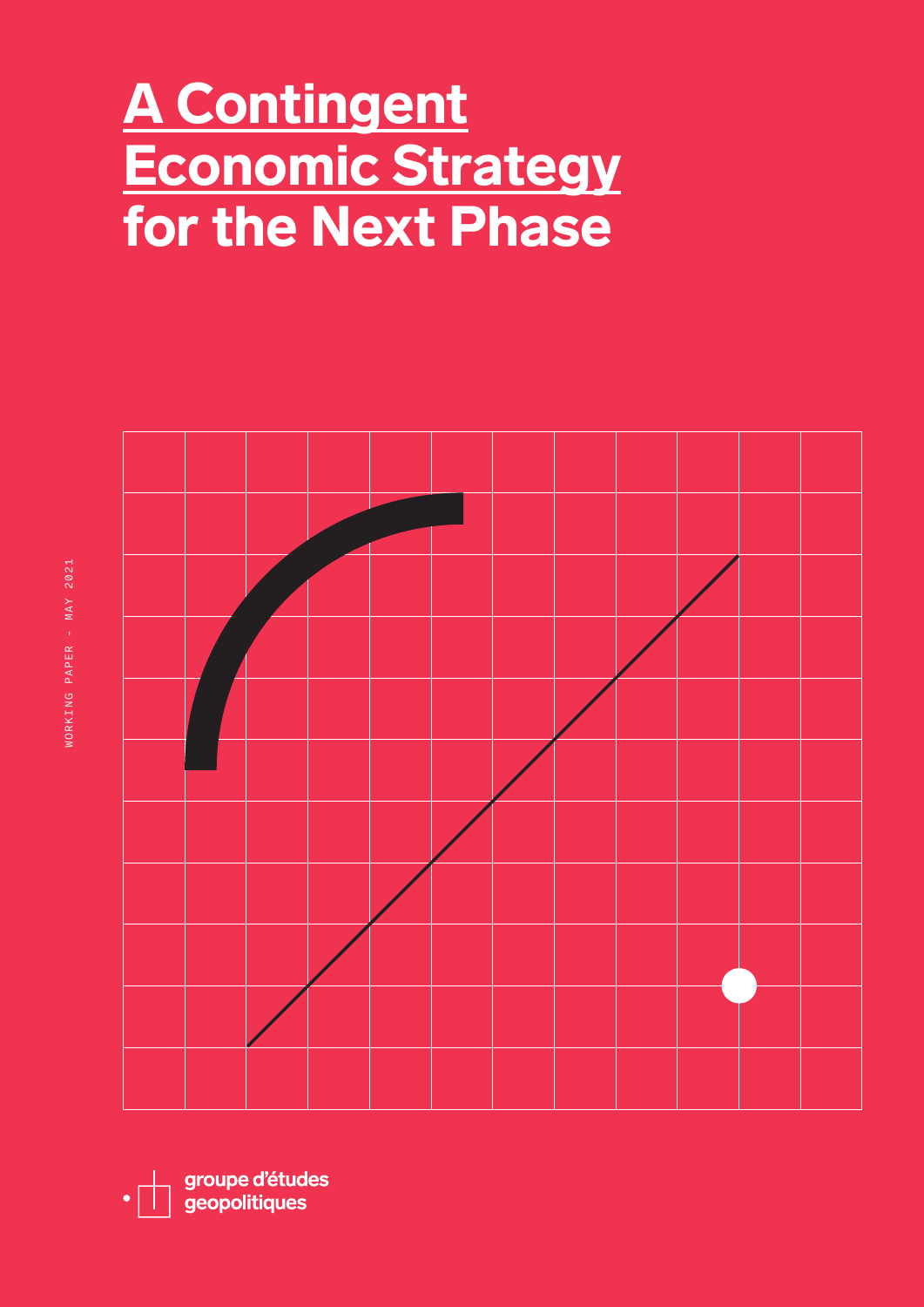groupe d'études • sroupe d'étude

# A Contingent Economic Strategy for the Next Phase

**AUTHORS** OLIVIER BLANCHARD JEAN PISANI-FERRY

45, RUE D'ULM 75005 PARIS LEGRANDCONTINENT.EU GEG@ENS.FR

**REFERENCES** OLIVIER BLANCHARD, JEAN PISANI-FERRY, A CONTINGENT ECONOMIC STRATEGY FOR THE NEXT PHASE, WORKING PAPER, GROUPE D'ÉTUDES GÉOPOLITIQUES, MAY 2021.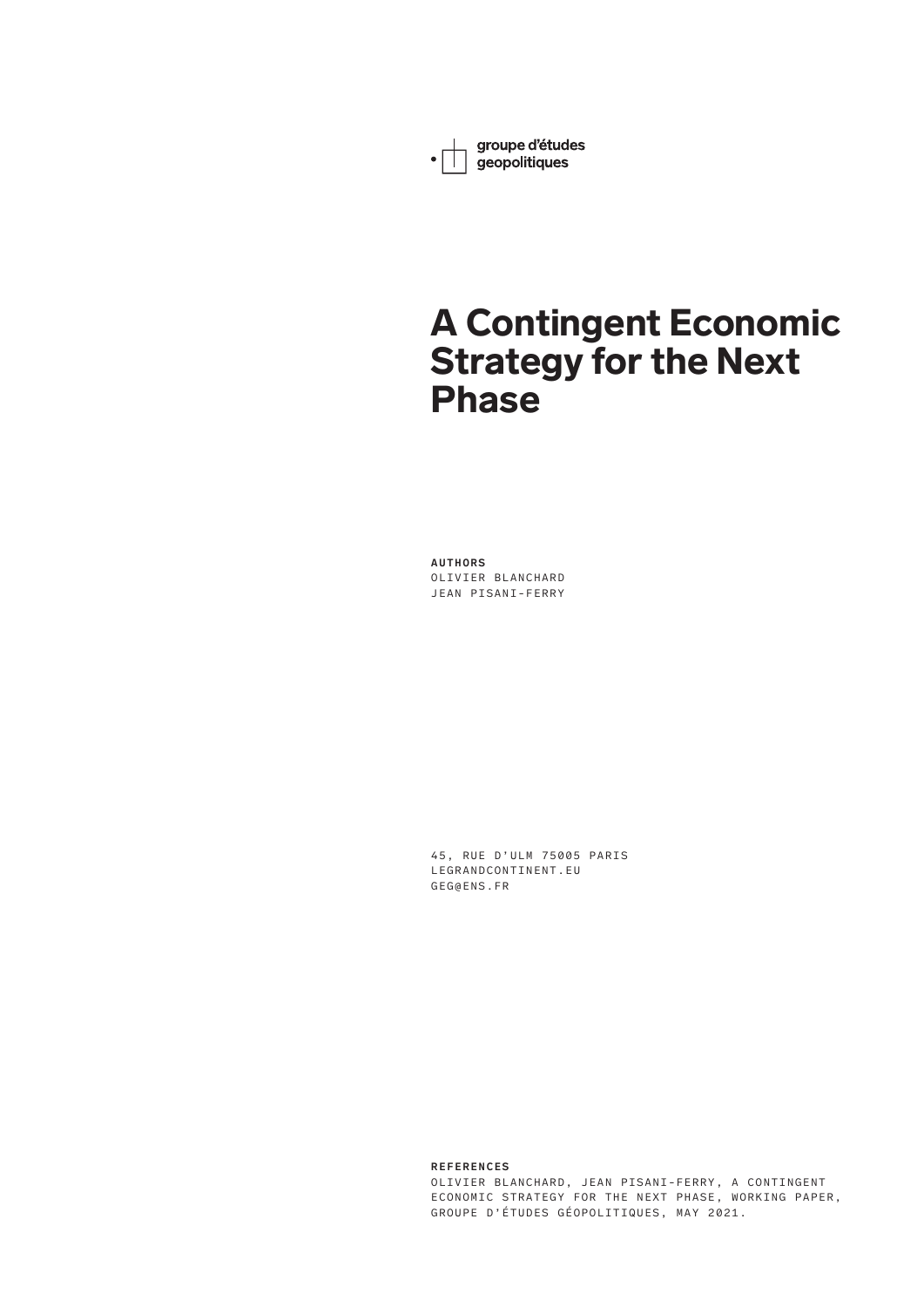# A Contingent Economic Strategy for the Next Phase

**OLIVIER BLANCHARD • SOLOW** PROFESSOR EMERTTUS MTT BERGSTEN SENIOR FELLOW, PETERSON INSTITUTE FOR INTERNATIONAL ECONOMICS

**JEAN PISANI-FERRY** • TO MMA SO PADOA-SCHIOPPA CHAIR, EUI; SENIOR FELLOW, BRUEGEL ET PETERSON INSTITUTE FOR INTERNATIONAL ECONOMICS

The large-scale recovery plan adopted by the American congress under the Biden administration and the subsequent increase in growth forecasts has set off a debate in France and Europe: should we do the same? If not, are we at risk of stalling out?

Pour établir la stratégie macroéconomique, il faut raisonner à la fois sur l'offre et la demande. Les effets d'offre de la pandémie ne seront pas uniformément négatifs. S'il faut prendre en compte une persistance de difficultés dans certains secteurs, des faillites d'entreprises et l'incidence d'un moindre investissement en 2020-2021, il ne faut pas négliger non plus la possibilité que le choc laisse une trace positive. Pénétration accélérée du numérique et expérimentation de nouveaux modes d'organisation du travail devraient se traduire dès les prochaines années par un relèvement de la productivité et donc du potentiel. Du côté de la demande, la situation française n'appelle pas aujourd'hui un plan de relance de grande ampleur à l'image des 13 points de PIB (4 pour le deuxième plan Trump et 9 pour le plan Biden, hors plan d'investissement) mis en œuvre aux États-Unis, qui nous apparaissent d'ailleurs excessifs. Les dispositifs de soutien au revenu des ménages et d'appui aux entreprises mis en œuvre depuis le début de la crise sanitaire sont puissants, l'épargne est abondante et la levée des restrictions sanitaires devrait induire un rebond de la demande.

Deux motifs d'inquiétude invitent cependant à préparer une réponse pour la phase de normalisation consécutive à la levée des restrictions sanitaires : à horizon de la fin de l'année, il n'est pas certain que le rebond spontané de la consommation suffise à engager une dynamique assez forte pour éradiquer les séquelles du choc Covid ; à plus longue échéance (2-3 ans), le choix d'établir la stratégie de finances publiques sur la base d'une hypothèse de perte permanente de potentiel économique risque de valider une analyse exagérément pessimiste des effets d'offre de la pandémie.

Compte-tenu de la nature de cette crise, il faudrait se donner pour objectif explicite d'effacer complètement ses séquelles en combinant mesures de demande et mesures d'offre. Une première étape serait de recouvrer dès la fin 2021 le niveau d'activité de fin 2019. Une seconde étape serait de rattraper complètement le terrain perdu d'ici à la fin 2023, et donc de retrouver pleinement le potentiel qui était projeté avant la crise.

En cohérence avec cet objectif, la stratégie macroéconomique devrait combiner mesures inconditionnelles (par exemple en matière d'investissement, de formation des salariés ou de soutien aux entreprises viables) et mesures contingentes à la situation économique (soutien au revenu et à la demande des ménages, appui à l'investissement des entreprises). L'intensité de cet effort contingent devrait être adaptée de manière flexible à la distance de l'objectif.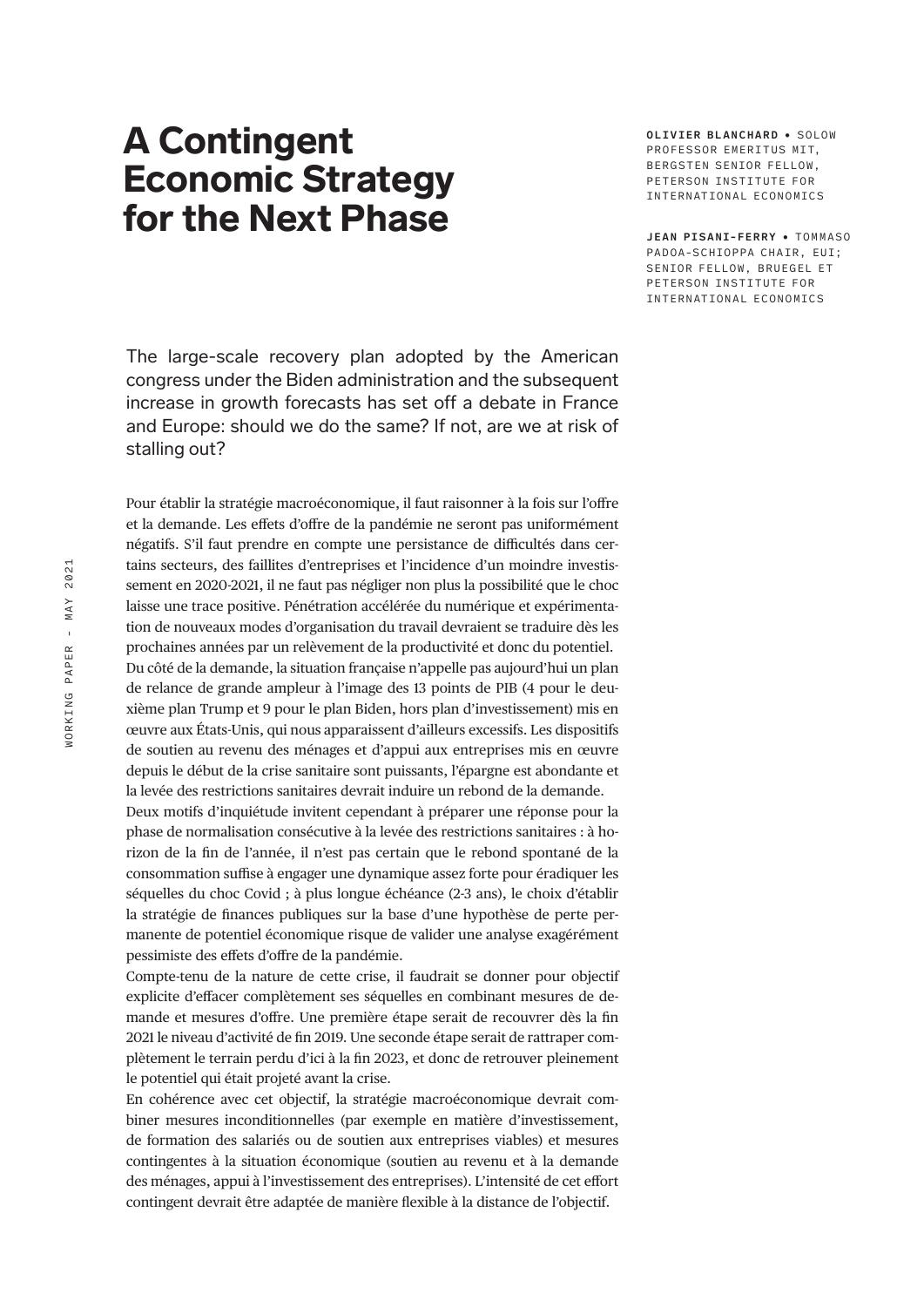From an economic standpoint, the response of France and other European countries to the Covid crisis can largely be considered a success. Although the support for economic activity was less than in the United States, it was better targeted and loans to businesses prevented a rise in the number of bankruptcies. Partial economic activity helped to preserve household confidence by maintaining employment for most workers. As a result, the rise in household saving in France (€165 billion expected at the end of the second quarter, or six points of GDP) remains well below that of the United States. On a macroeconomic level, France has made better use of its public funds.

As we approach summer, a different question arises: assuming that most of the health restrictions are gradually lifted, and therefore the associated support measures for households and businesses, what economic support should be considered? More precisely, what level of economic activity should be aimed for and what support should be planned to attain it?<sup>1</sup>

### **SUPPLY: AN AVOIDABLE DOWNTURN**

Between now and the end of the year, some obstacles to economic activity will remain. Several sectors (events, long distance travel, aeronautics) will remain adversely affected. In September-October 2020, before the second lockdown, companies whose activity was less than 50% of normal still represented 5% to 6% of market employment. Even if it remains likely that the restrictions putting a handicap on their activity will be reduced at the end of 2021, the effects on these sectors will continue to limit their potential.

Looking further (2023-2024), the main issue will be the lingering impacts of the crisis on supply. Historically, some recessions have been associated with permanent losses, while others have not. In Europe, the financial crisis caused a significant and lasting drop in GDP. When it comes to the Covid crisis, the French Stability Program also assumes a loss of potential, quantified at 2.25%. But this is far from certain.

Certain negative impacts are clearly undeniable (delayed investment, business failures, persistent difficulties in certain sectors). However, they will not necessarily be permanent. The delay in business investment that occurred in 2020-2021 could be partly made up in 2022-2023; the vast majority of sector-based difficulties should subside and even disappear if the pandemic is brought under control; job loss remains lower than what was recorded during the financial crisis, and the rise in unemployment has remained limited. For the moment at least, there does not seem to be signs of hysteresis in the job market that would significantly reduce potential.

Above all, the specific nature of this crisis means that a number of positive aspects must be taken into account. The crisis was an opportunity to test new methods (telework, teleconsultation), to identify underused sources of productivity (reduced transportation time, streamlining of procedures, progress in medical research), and to make ongoing investments in digital technologies (e-commerce, digital services). Return to normal will offer businesses the opportunity to resume their previous modes of operation while maintaining the innovations that led to gains in efficiency. There will therefore be an inevitable increase in productivity which a recent study of the American situation puts at around 4% for the period of 2020-2022<sup>2</sup>. While we must remain cautious with those numbers, there is little doubt as to the true effects.

If, for the end of 2021, we can expect a potential more or less equal to that of the end of 2019, and thus below the current trend, the possibility of permanent loss — potentially above 2% acquired by the end of 2021 as provided for in the Stability Programme — is overly pessimistic. Taking the position of an avoidable loss at face value is liable to steer economic policy in an overly restrictive direction and ultimately validate a scenario that is by no means inevitable.

2 — See Spencer Hill, Productivity in the post-pandemic economy, Goldman Sachs, April 2021. Telecommuting alone could increase aggregate productivity by 5% (one-fifth of which would be recorded in the statistics and four-fifths of which would be reflected in increased leisure time). See José Maria Barrero, Nicholas Bloom and Steven Davis, *[Why](https://bfi.uchicago.edu/working-paper/why-working-from-home-will-stick/)  [working from home will stick](https://bfi.uchicago.edu/working-paper/why-working-from-home-will-stick/)*, Becker Friedman Institute, University of Chicago, April 2021.

<sup>1 —</sup> We assume in this note that the infection will be under control by mid-2021. There are, however, more pessimistic scenarios, which, while less likely, cannot be ruled out. We have discussed them in our note *[Persistent](https://www.piie.com/blogs/realtime-economic-issues-watch/persistent-covid-19-exploring-potential-economic-implications)  [COVID19: Exploring potential economic implications](https://www.piie.com/blogs/realtime-economic-issues-watch/persistent-covid-19-exploring-potential-economic-implications)* (French version: *[Les](https://tnova.fr/notes/les-implications-economiques-potentielles-d-une-pandemie-durable)  [implications économiques d'une pandémie durable](https://tnova.fr/notes/les-implications-economiques-potentielles-d-une-pandemie-durable)*), March 2021. We ignore these scenarios in this paper. Clearly, if they were to occur, they would require an adaptation of the strategy, both on the supply side and on the demand side.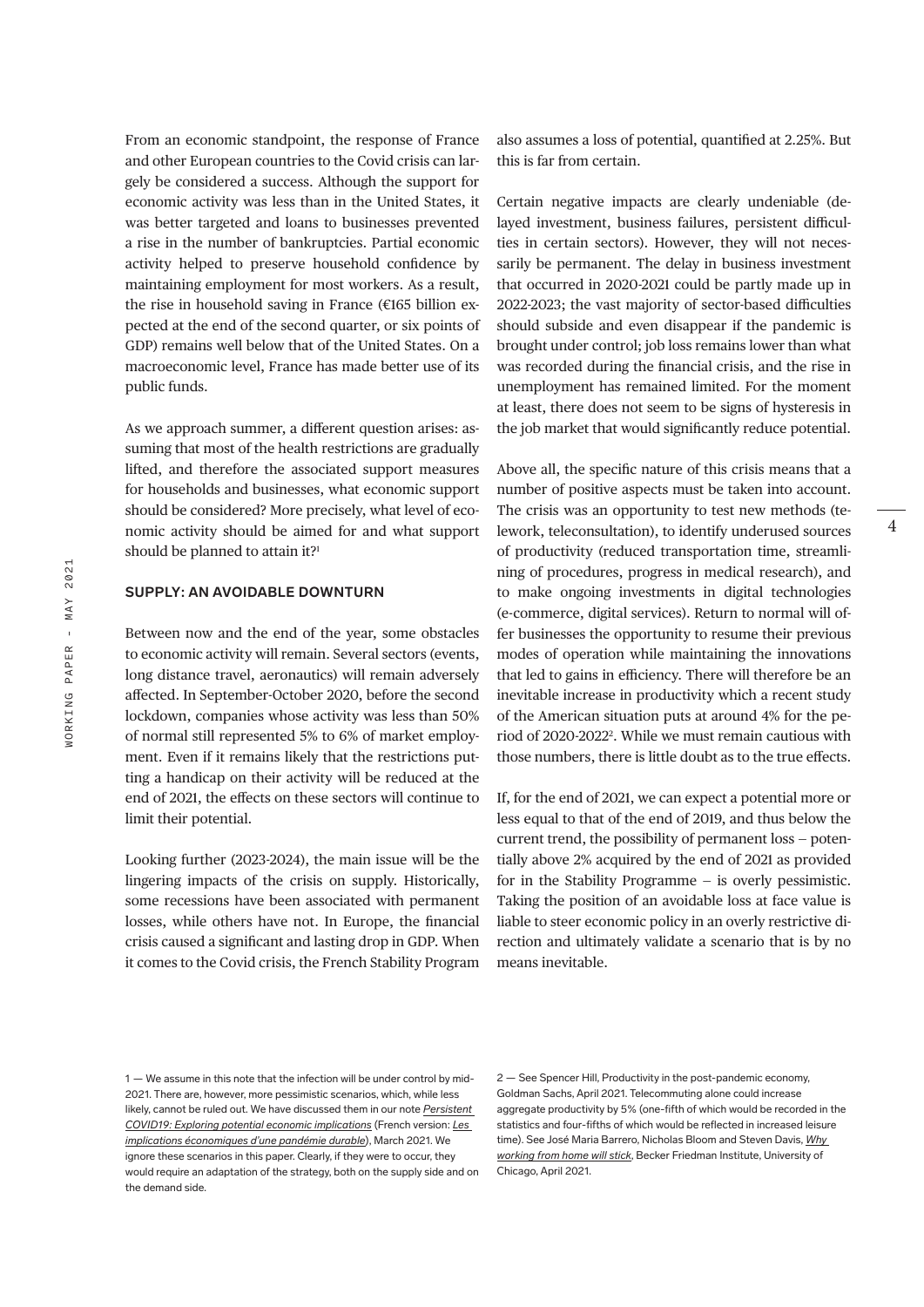### **DEMAND: GREAT UNCERTAINTY**

As for demand, there is no lack of purchasing power, but its outlook is uncertain. The delay in investments and the build-up of savings during the crisis combined with greater optimism about the future, should lead to both businesses and households making up for lost time and spending more in the coming months. We cannot overlook, however, that residual fears and uncertainty about the recurrence of disease outbreaks will slow business investments and household spending.

For the time being, investment is moving in the right direction and world trade has returned to its pre-crisis level. However, as the graph below shows, the share of households that consider it wise to save has reached a new historical high (since 1972). It is difficult to anticipate what their behavior will be as the danger of Covid declines. The Stability Program is based on the assumption of a household savings rate of 19.4% in 2021 and 16% in 2022, compared to 15% in 2019. It is possible to imagine a scenario in which the savings rate turns out to be much lower in the second semester of 2021, suggesting a significantly stronger demand than expected. But the opposite can also be imagined in the form of lingering caution.



**Household views on unemployment and savings potential, 2000-2021**

This uncertainty has significant consequences on fiscal policy. It is still too early to know what support will be necessary, but it is better to take the risk of doing (a bit) too much than to witness a vicious circle of job concerns and cautious consumption. It is important that once the likely euphoric summertime boom passes, the economy moves into a sustained recovery phase.

#### **A CONTINGENCY-BASED STRATEGY**

Our analysis of the supply and demand outlook has two implications for fiscal policy: a more ambitious growth target, and a combination of measures to maximize the likelihood of recovery.

#### **WE PROPOSE TWO OBJECTIVES :**

- 1. Attain the level of the fourth quarter of 2019 in the fourth quarter of 2021. This implies a growth rate in 2021 that is about three quarters of a percentage point above the Stability Program's projected growth rate. If the recovery takes place only in the second half of the year, this requires a very robust expansion (10% annualized) in the second half of the year.
- 2. Reach the pre-crisis trend by the end of 2023 by completely closing the gap that will still persist at the beginning of 2022. Assuming that, by the end of 2021, the economy will have returned to its end of 2019 level, this implies an additional average annual growth of 0.7 points in 2022 and 0.3 points in 2023.

These objectives are not overly ambitious. In the summer of 2020, there was a robust economic rebound and GDP in the third quarter was only 3.5% below pre-crisis levels. In the first quarter of 2021, this decline was only 4.4% despite the lockdown. Assuming that health conditions begin to return to normal, we believe that this gap can be completely closed. As for recovering the trend at the end of 2023, this corresponds to a scenario in which productivity gains make up for lost potential.

## **TWO KINDS OF MEASURES**

#### **Additional measures to reach the end of 2021 objective**

Our objective for the end of 2021 is more ambitious than current predictions, especially those of the government. We anticipate a series of additional measures to achieve this.

Some of these measures seem to be necessary and will affect both supply and demand. With secured loans, the Solidarity Fund, and sector-specific measures, economic policy has already done much to support supply. The new phase calls for measures to assist the recovery of viable businesses coupled with targeted support. Sectorspecific tax and social security write-offs as well as debtfor-equity or quasi-equity swaps (Government secured

Source: INSEE, household surveys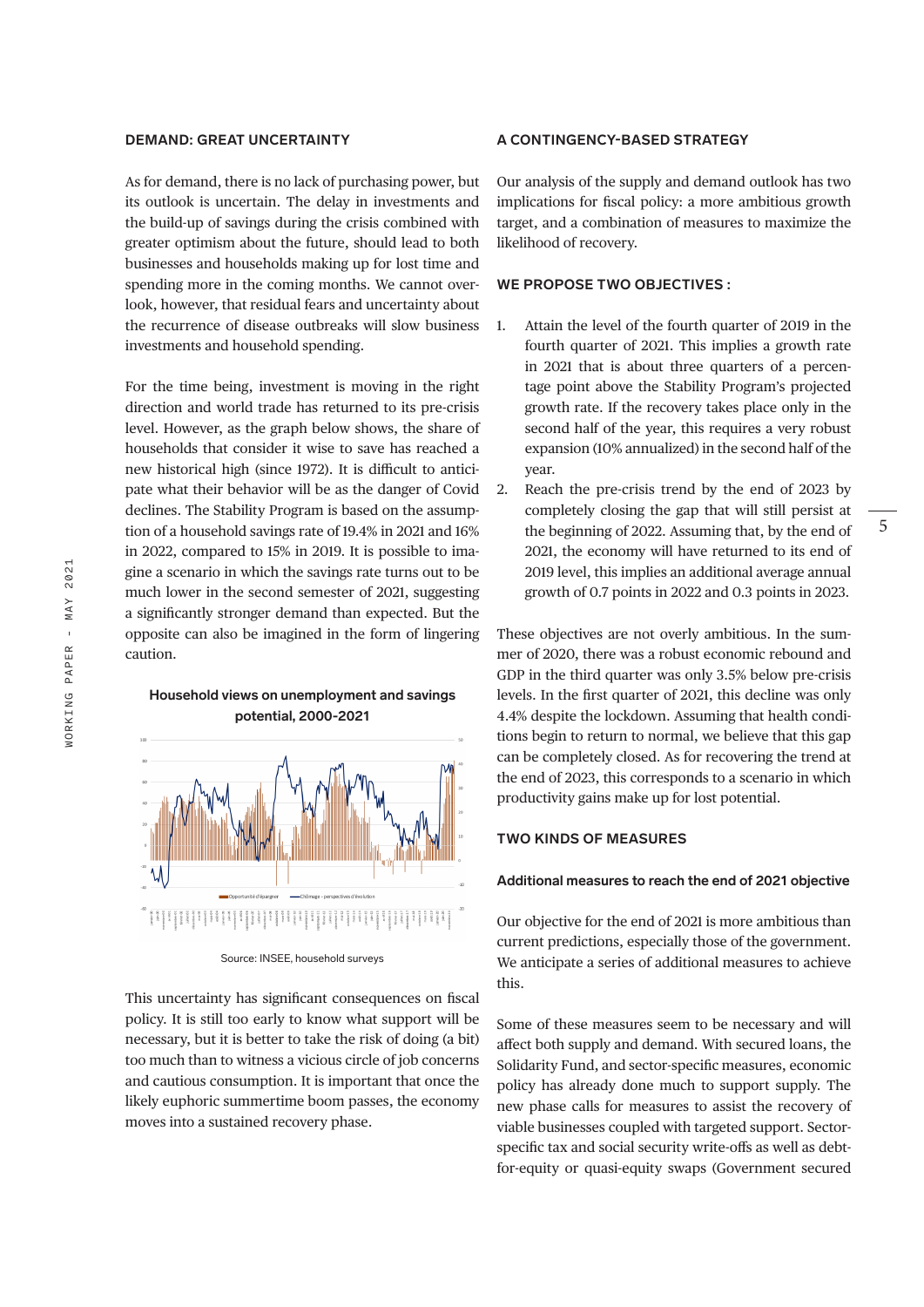loans) should be implemented without too much delay or caution, all while ensuring that when the government relieves debt, private creditors make a similar effort. It is also important to direct business support efforts towards restarting activity. Emergency measures focused on helping them absorb the shock of the pandemic, but not on allowing them to operate despite the temporary obstacles to normal activity. If certain sectors continue to experience productivity loss due to the health situation, temporary wage subsidies will need to be added<sup>3</sup>. It is difficult to estimate how much these measures could cost, but it is safe to say they would be around  $€10$  billion.

In order to remedy the educational gaps that developed during the health crisis, it would also be useful to put a large-scale tutoring program in place for primary and secondary students. This tutoring program of 10 hours per week, staffed by university students and recent graduates (perhaps also high school students) could be implemented in all schools and run from September to December. If we are able to mobilize the corresponding human resources, we could also accelerate vocational training courses in order to encourage the retraining of people who permanently lost jobs during the health crisis. On a macroeconomic level, these measures are expensive. For example, the tutoring program alone could cost up to a billion euros.

From a standpoint of restarting demand, however, these measures risk being insufficient. To achieve our suggested objective for the end of 2021, if the savings projections of the Stability Program prove correct, and assuming a multiplier close to 1, an additional  $\epsilon$ 20 billion or so should be injected into the economy. As we have explained, however, these savings projections are subject to considerable uncertainty. It is not impossible that savings will be lower and consumption higher, in which case the necessary fiscal effort will be more limited.

We therefore propose the following approach. The most effective way to stimulate demand in a context of abundant savings is to support categories of income with low savings and high propensity to consume (the working class, second-line workers, young professionals, students). Targeted support could therefore be put in place, even before the summer, in order to encourage consumption. It is possible to consider  $\epsilon$ 5 billion in benefits for households in the lower half of income distribution (less than €22,000 per consumption unit) which preliminary studies show have often experienced a loss in purchasing power<sup>4</sup>. This would represent an average of €350 per household, or 1.8% of the average income of this category.

Depending on the recovery's strength during the summer, a new series of targeted benefits could be planned for the beginning of the school year (e.g., back-to-school allowance) of an amount to be determined then, up to €5 to €10 billion. If these benefits were targeted in the same way as the first ones, it would increase the purchasing power of the poorest 50% of the population between 1.8% and 3.6%. To counter potential stagnation in demand, the possibility of temporarily reducing the VAT rate followed by its gradual increase could also be considered for the start of the 2021 school year. The probability, however, of resorting to such a measure seems low given the current economic climate.

6

# **Measures to achieve the objective for the end of 2023**

Of the  $\epsilon$ 100 billion allocated in the recovery plan,  $\epsilon$ 40 billion will have been invested by the end of 2021. At this rate, the quasi-totality of the funds will have been allocated by the end of 2022. Developed at a time when the government anticipated a quick exit from the health crisis, this plan risks being insufficient if the economic situation's return to normal takes until 2023. This points to the need to add an additional package, preferably in coordination with our major European partners, from 2022 onwards. A package of up to 40 billion euros could be planned for the years 2022-2023. If we assume that the savings rate will eventually return to its pre-crisis level, and that private demand will remain weak (as it was in France before the Covid crisis), this level of additional spending should not lead to the economy overheating and excessive inflation.

What would this package include? It could naturally

4 — The EPICOV Inserm-DREES survey indicates that 35% of households in the first decile and 30% of households in the second and third decile declare that their financial situation worsened during the first confinement, compared to 15% of households in the three lower deciles. See Insee, France Portrait Social 2020.

<sup>3 —</sup> On these two points see our article with Thomas Philippon *[A new](https://www.piie.com/events/new-policy-toolkit-needed-countries-exit-covid-19-lockdowns)  [policy toolkit is needed as countries exit Covid-19 lockdowns](https://www.piie.com/events/new-policy-toolkit-needed-countries-exit-covid-19-lockdowns)*, PIIE, June 2020